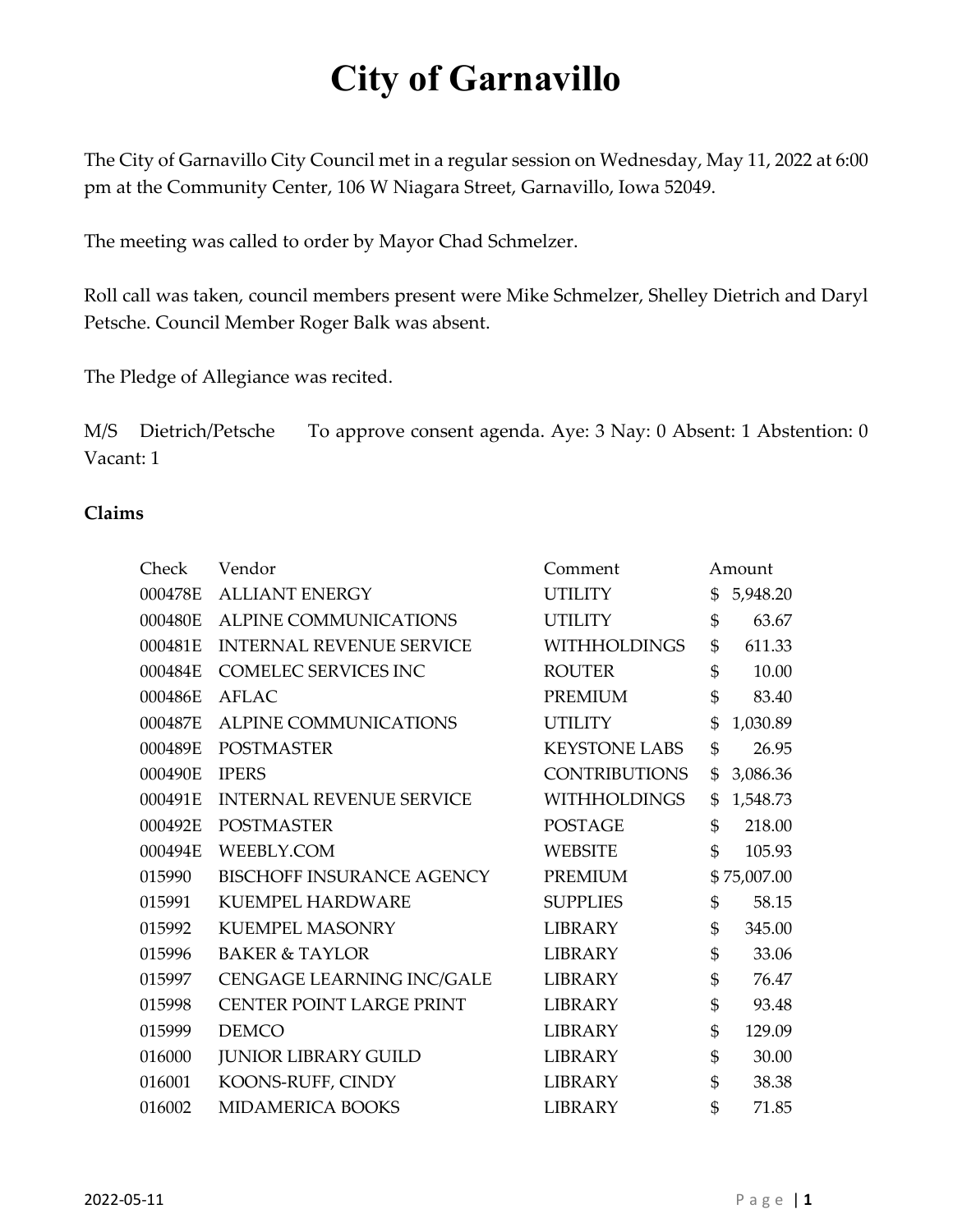| 016003 | PENWORTHY COMPANY                | <b>LIBRARY</b>      | \$             | 232.93      |
|--------|----------------------------------|---------------------|----------------|-------------|
| 016004 | <b>QUILL CORP</b>                | <b>LIBRARY</b>      | \$             | 56.98       |
| 016005 | WOLTER HEATING, PLUMBING &       | <b>LIBRARY</b>      | \$             | 50.00       |
| 016006 | <b>WOLTER, JUNE</b>              | <b>LIBRARY</b>      | \$             | 154.26      |
| 016007 | AIRGAS USA LLC                   | <b>EMS</b>          | \$             | 416.70      |
| 016008 | <b>ALLIANT ENERGY</b>            | <b>UTILITY</b>      | \$             | 360.66      |
| 016009 | <b>BADGER METER</b>              | <b>READS</b>        | \$             | 23.28       |
| 016010 | BODENSTEINER IMPLEMENT           | <b>MOWER</b>        | \$             | 71.38       |
| 016011 | COMELEC SERVICES INC             | PD RADIOS           |                | \$18,488.00 |
| 016012 | EUROFINS ENVIRONMENT TESTING     | <b>TESTING</b>      | \$             | 504.00      |
| 016013 | <b>FEHR GRAHAM</b>               | <b>FEES</b>         | \$             | 2,986.25    |
| 016014 | <b>GUTTENBERG PRESS</b>          | <b>PUBLICATIONS</b> | \$             | 756.51      |
| 016015 | <b>HACH COMPANY</b>              | <b>SUPPLIES</b>     | \$             | 483.25      |
| 016016 | HAWKINS WATER TREATMENT          | <b>SUPPLIES</b>     | \$             | 415.20      |
| 016017 | <b>IDNR WATER SUPPLY</b>         | <b>TESTING</b>      | \$             | 30.00       |
| 016018 | <b>IHDES</b>                     | <b>FUEL</b>         | $\mathfrak{S}$ | 284.30      |
| 016019 | <b>KLUESNER SANITATION LLC</b>   | <b>TRASH</b>        | \$             | 4,542.15    |
| 016020 | <b>KUEMPEL HARDWARE</b>          | <b>SUPPLIES</b>     | \$             | 73.34       |
| 016021 | MIDWEST BREATHING AIR LLC        | <b>FIRE DEPT</b>    | \$             | 490.23      |
| 016022 | <b>SMITTYS OIL AND TIRE</b>      | <b>FIRE DEPT</b>    | \$             | 659.00      |
| 016023 | THREE RIVERS COMPANY             | <b>FUEL</b>         | \$             | 536.54      |
| 016024 | <b>GARNAVILLO CEMETERY ASSOC</b> | PROP TAX            | \$             | 3,729.25    |

#### **Public Hearing**

The FY22 Budget Amendment #1 Public Hearing opened at 6:01 pm. The mayor asked for comments, there were none. The public hearing closed at 6:02 pm.

M/S Dietrich/Petsche To approve Resolution 2022-32 A resolution to approve FY22 Budget Amendment #1.

Roll Call

Aye: Petsche, Dietrich, Schmelzer Nay: None Absent: Balk Abstention: None Vacant: 1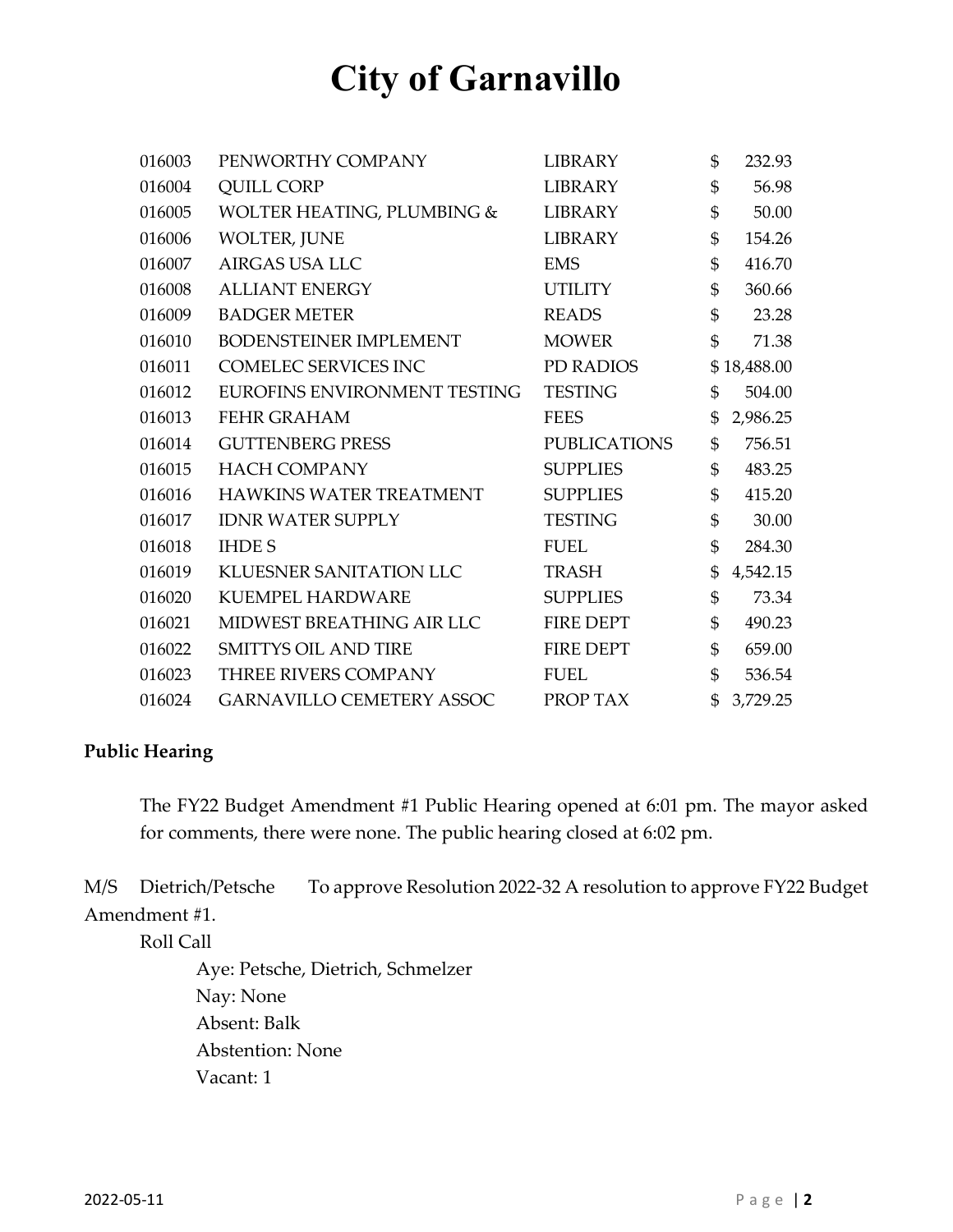Council Member Balk arrived at 6:05 pm.

### **Citizen Comment**

Residents discussed several items with council: Nuisance Properties and pea gravel in yards from snow removal

### **Old Business**

## FD Vehicle

Council discussed options for the sale of the fire vehicle since no there have been no bids received. Council members suggested using an auction house.

M/S Balk/Petsche To approve the re-advertising of the fire vehicle. Aye: 4 Nay: 0 Absent: 0 Abstention: 0 Vacant: 1

## PD Vehicle

Council discussed options for the sale of the police vehicle since no there have been no bids received. City Administrator/Clerk Atkinson explained that she had two people contact her but that they were not interested in it since it needs work. Council members suggested using an auction house.

M/S Petsche/Dietrich To approve the re-advertising of police vehicle. Aye: Nay: 0 Absent: 0 Abstention: 0 Vacant: 1

### 5 year Exam Contract

City Administrator/Clerk Atkinson explained that the contract would secure 5 years of exam services.

M/S Petsche/Schmelzer To approve Resolution 2022-33 A resolution approving the proposal for exam services, 5 year contract, from Hogan Hansen.

Roll Call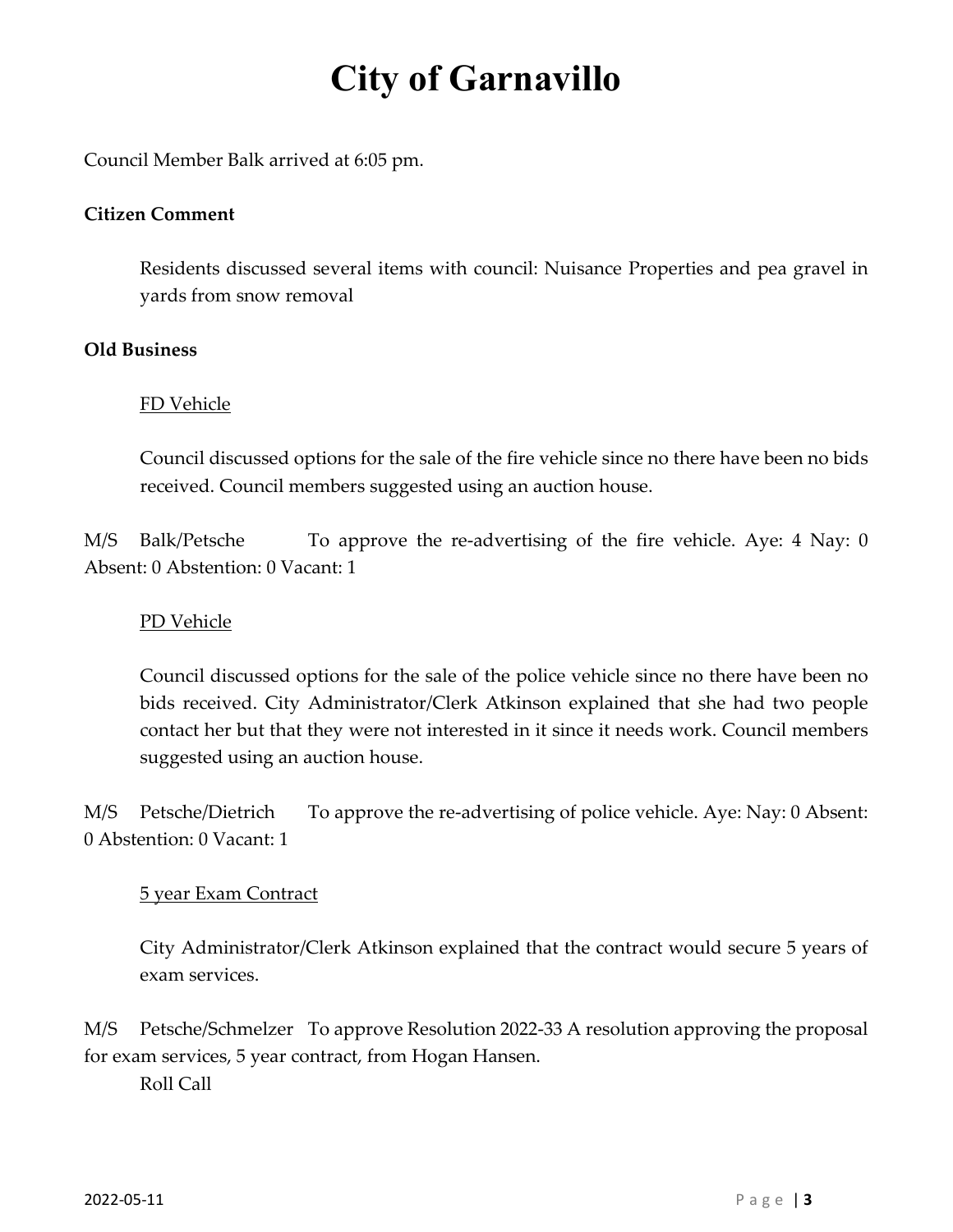Aye: Petsche, Balk, Schmelzer, Dietrich Nay: None Absent: None Abstention: None Vacant: 1

#### **New Business**

### Record Retention Policy Document Destruction

City Administrator/Clerk Atkinson explained that the resolution is not necessary since we have a policy in place but felt that it was necessary to have a record of what was destroyed.

M/S Petsche/Schmelzer To approve Resolution 2022-34 A resolution approving Record Retention Policy Document Destruction.

Roll Call

 Aye: Balk, Schmelzer, Dietrich, Petsche Nay: None Absent: None Abstention: None Vacant: 1

#### Chip & Seal RFP

Council and staff discussed the issues with last years work, Schroyer is to work with Council Member Petsche to provide a list of streets.

M/S Petsche/Dietrich To approve Resolution 2022-35 A resolution to approve the Chip & Seal RFP.

Roll Call

 Aye: Schmelzer, Dietrich, Petsche, Balk Nay: None Absent: None Abstention: None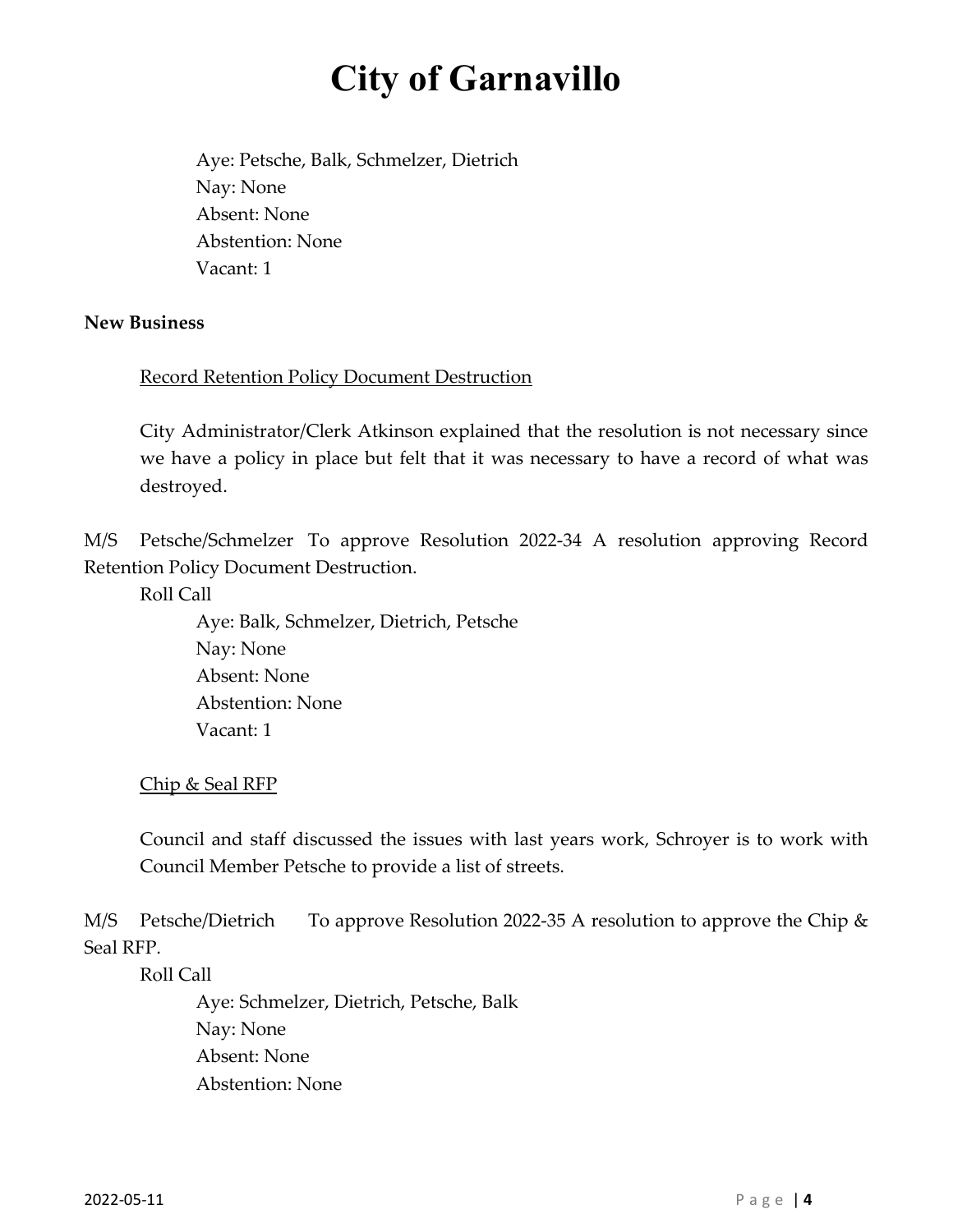Vacant: 1

## NEICAC Letter of Support, Community Support Block Grant

City Administrator/Clerk explained the request from NEICAC.

M/S Dietrich/Schmelzer To approve Resolution 2022-36 A resolution approving NEICAC Letter of Support, Community Block Grant Request.

Roll Call

 Aye: Dietrich, Balk, Schmelzer, Petsche Nay: None Absent: None Abstention: None Vacant: 1

## **Attorney Report**

### Nuisance Properties

Attorney Kruse discussed several nuisance properties with council and will address them at the direction of the council: Scheppele/Colsch – Vehicles, Colsch – Animals at Large, Neylan – abandoned property.

### **Department Reports**

PWS Schroyer provided council with a verbal report, he discussed the following: crosswalk paint, park bathroom is up and running but will need new toilets next year.

City Administrator/Clerk Atkinson provided council with a written report, she highlighted the City/County 28E agreement, the Junior Fire Fighter & Police Ride-Along Proposed policies.